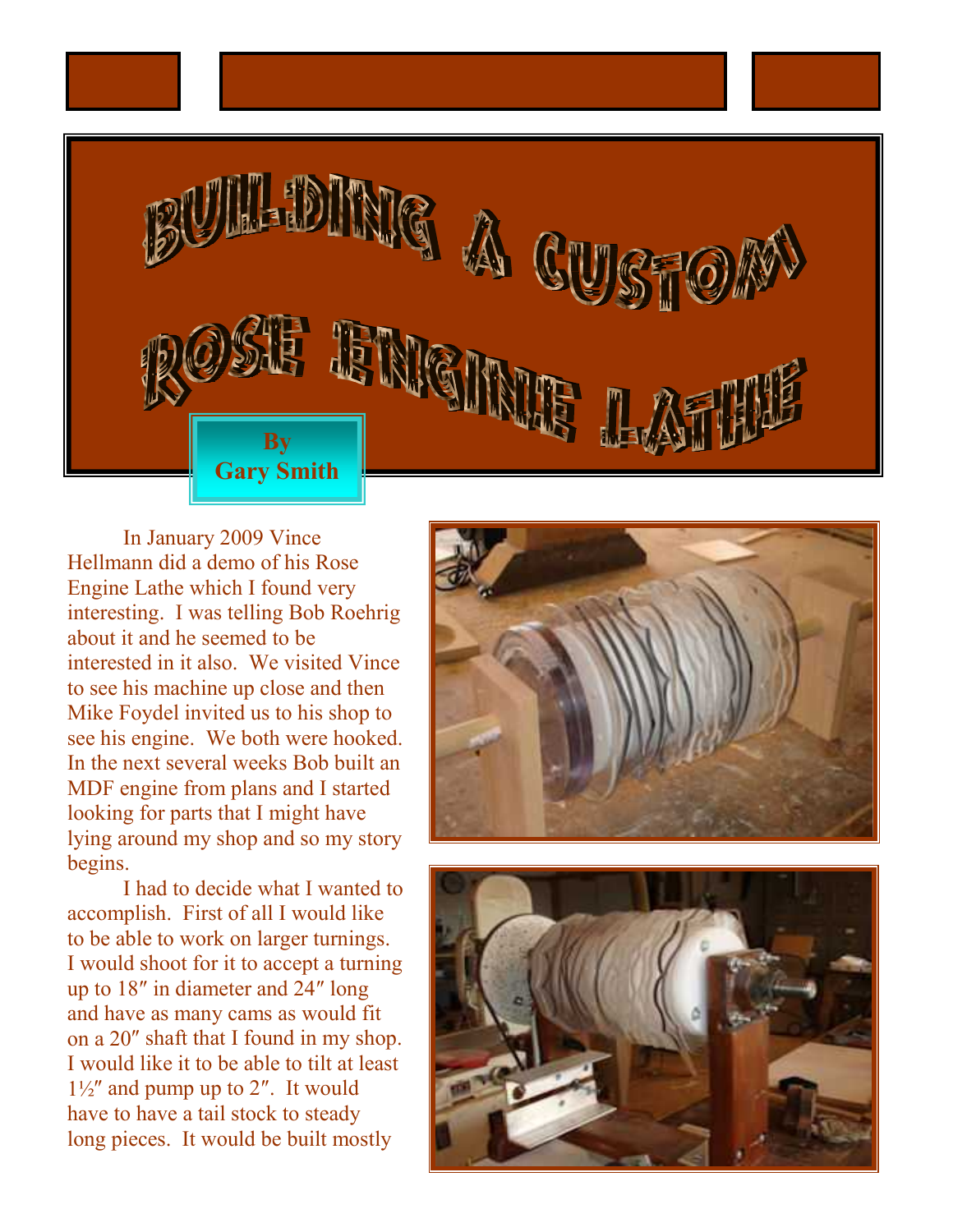out of wood. I didn't realize what I was getting into.

I built an 18″ by 48″base while I was still looking for parts. A friend of mine cut a 1″ x 8″ thread on the shaft that I had found and I started going to my local plastics fabricator and going through their scrap for material to make the cams out of. I built the saddle for the head stock shaft and mounted it with 1″ bearings that I had taken off a large blower. I determined I could put 21 cams ¼″ thick spaced  $\frac{1}{4}$  apart on the shaft. The shaft is set up to accept extra cams if new ones are designed. The cams will be 8″ diameter as I can draw them on my computer and print them on a standard sheet of paper. The cams were designed after looking at other Rose Engines on different web sites. The cams were put together to form a drum then put on the head stock shaft. The next was to mount the head stock and saddle so it would tilt and pump. A  $\frac{1}{2}$ " steel shaft was mounted to the base in bearings. The saddle was attached with linear bearings to the shaft. So far so good, it will tilt and slide. Next was to make a drive system. I turned several pulleys from plastic to drive the head stock shaft with a hand crank. After several unsuccessful attempts to come up with a successful arrangement I decided to try a rotisserie motor. I found one on the internet with a speed of 3 rpm. This was a little fast so I would have to gear it down. Large diameter pieces would have to run less than 1 rpm. I turned more pulleys and made a belt from ¼″ Urethane. After testing the motor drive system I





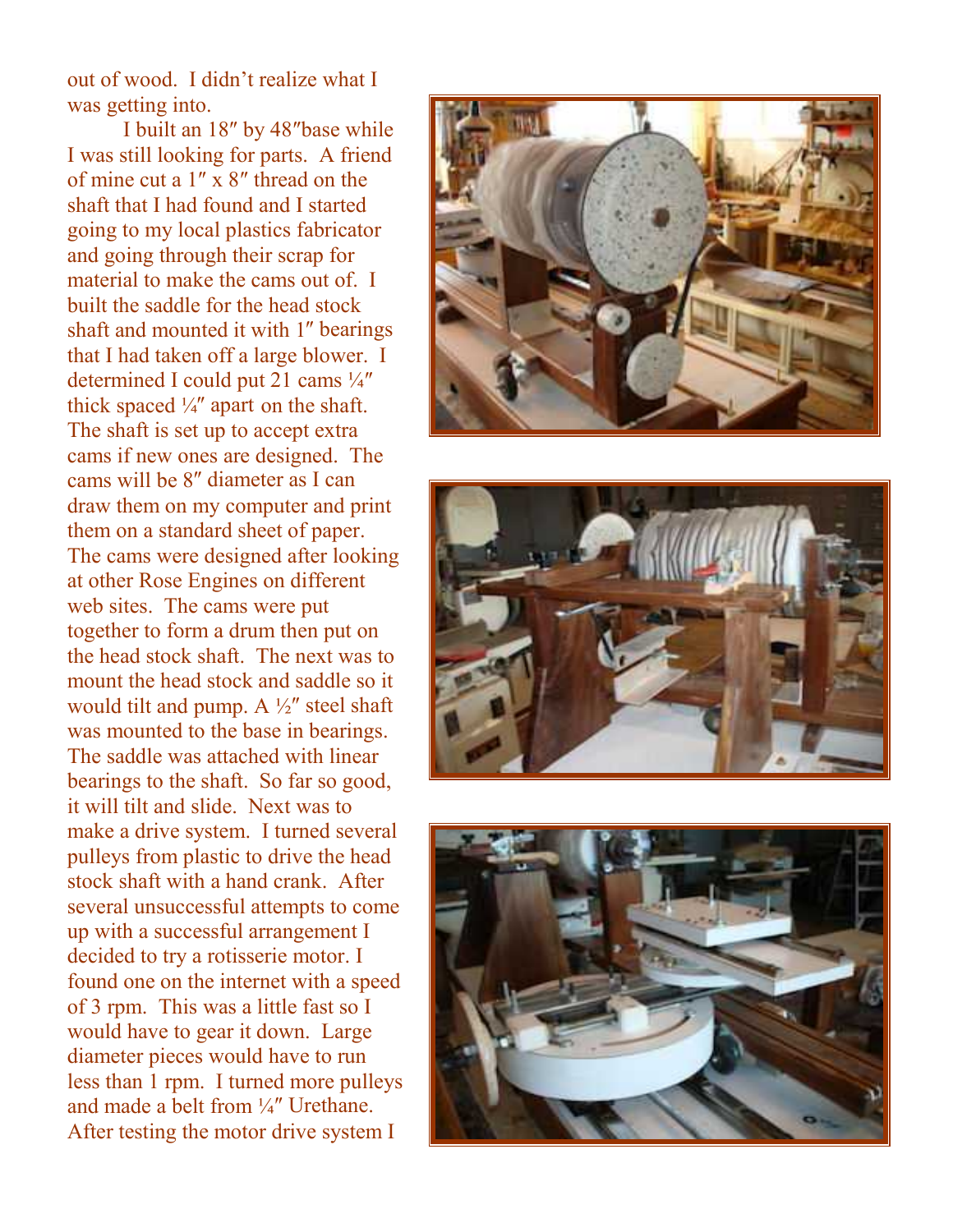found the Urethane belt had too much stretch and would jump over some of the lobes on some of the cams. Problem, after some thought, I decided it would have to be a v-belt drive. I could use a ribbed belt but finding pulleys would be difficult. The problem was solved by using a 4 ribbed belt and turning the pulleys from solid surface material. It worked very well and no jump. The drive system has 2 sets of pulleys. One set will run at about  $1\frac{1}{2}$  rpm and the other at a little less than  $\frac{3}{4}$  rpm. I can reverse the rotation by turning over the motor. It would have 2 speeds forward and 2 reverse.

Next was to build the tower for the rubbers which rub on the cams and tilt the head stock. After testing I decided it was too tall. I didn't allow for the thickness of the rubbers. After building another tower it was working great.

Now to figure out the cross slide that would hold the cutting head. I didn't have any idea how to start. As luck would have it Mark Kotlenshy, a member of the local club had brought several sets of CNC linear bearings to the meeting for anyone who could use them. He gave me a set and then I was off and running. Everything seemed to fall into place. The X,Y,Y1,Z slide would be adjustable with cranks driving a ½″ x 20 tpi threaded rod. One turn of the crank would move the carriage 50 thousands with no play. The X axis would travel left and right. The Y axis would travel from front to back but would rotate 45 deg. The Y1 axis would also rotate and float and can be